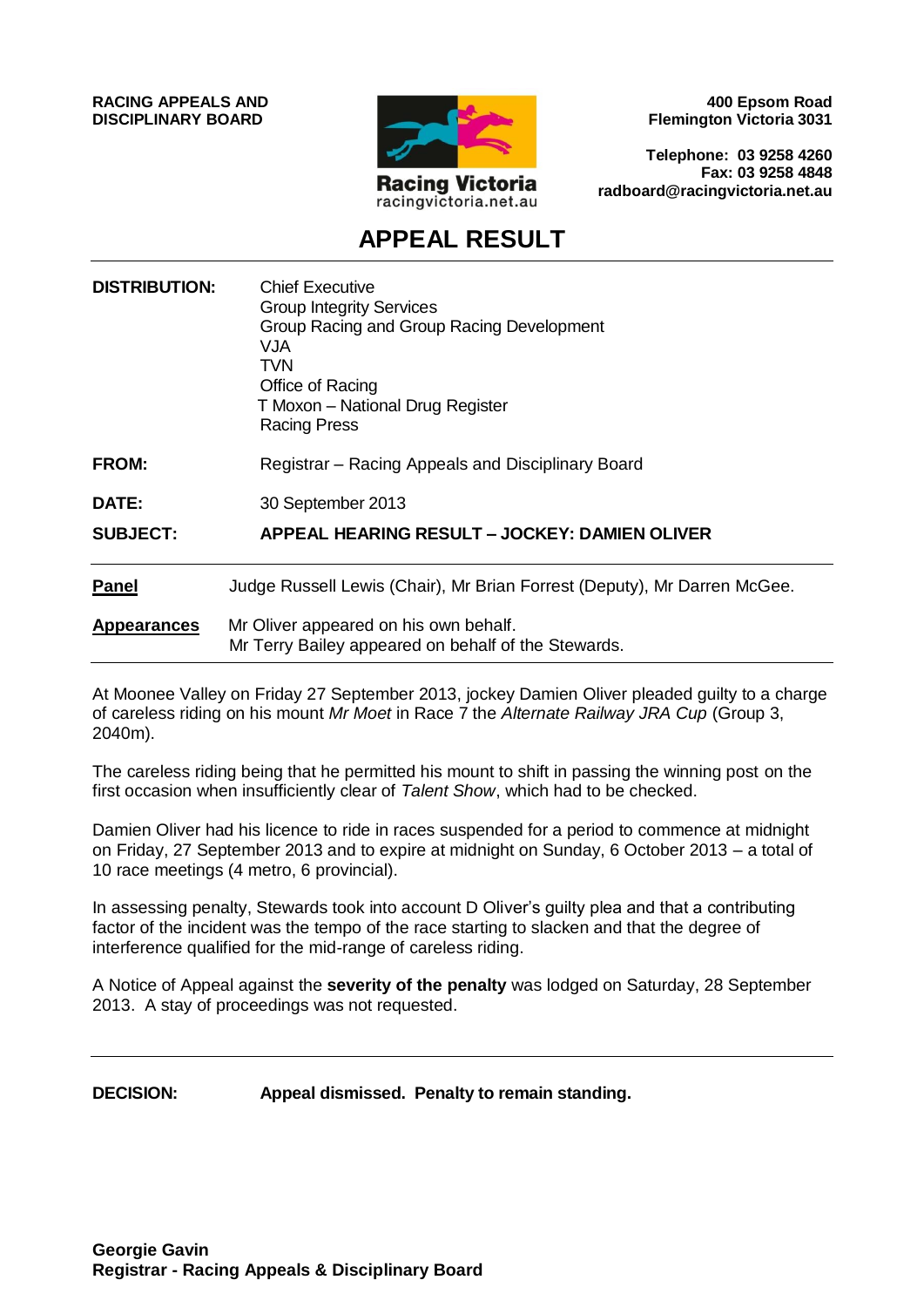# **TRANSCRIPT OF PROCEEDINGS**

# **RACING APPEALS AND DISCIPLINARY BOARD**

\_\_\_\_\_\_\_\_\_\_\_\_\_\_\_\_\_\_\_\_\_\_\_\_\_\_\_\_\_\_\_\_\_\_\_\_\_\_\_\_\_\_\_\_\_\_\_\_\_\_\_\_\_\_\_\_\_\_\_\_\_\_\_

**HIS HONOUR JUDGE R.P.L. LEWIS, Chairman MR B. FORREST, Deputy Chairman MR D. McGEE**

#### **EXTRACT OF PROCEEDINGS**

#### **DECISION**

# **IN THE MATTER OF THE ALTERNATE RAILWAY JRA CUP (GROUP 3) OVER 2040 METRES AT MOONEE VALLEY ON 27/9/13**

**JOCKEY: DAMIEN OLIVER**

# **MELBOURNE**

# **MONDAY, 30 SEPTEMBER 2013**

MR T. BAILEY appeared on behalf of the RVL Stewards

MR D. OLIVER appeared on his own behalf